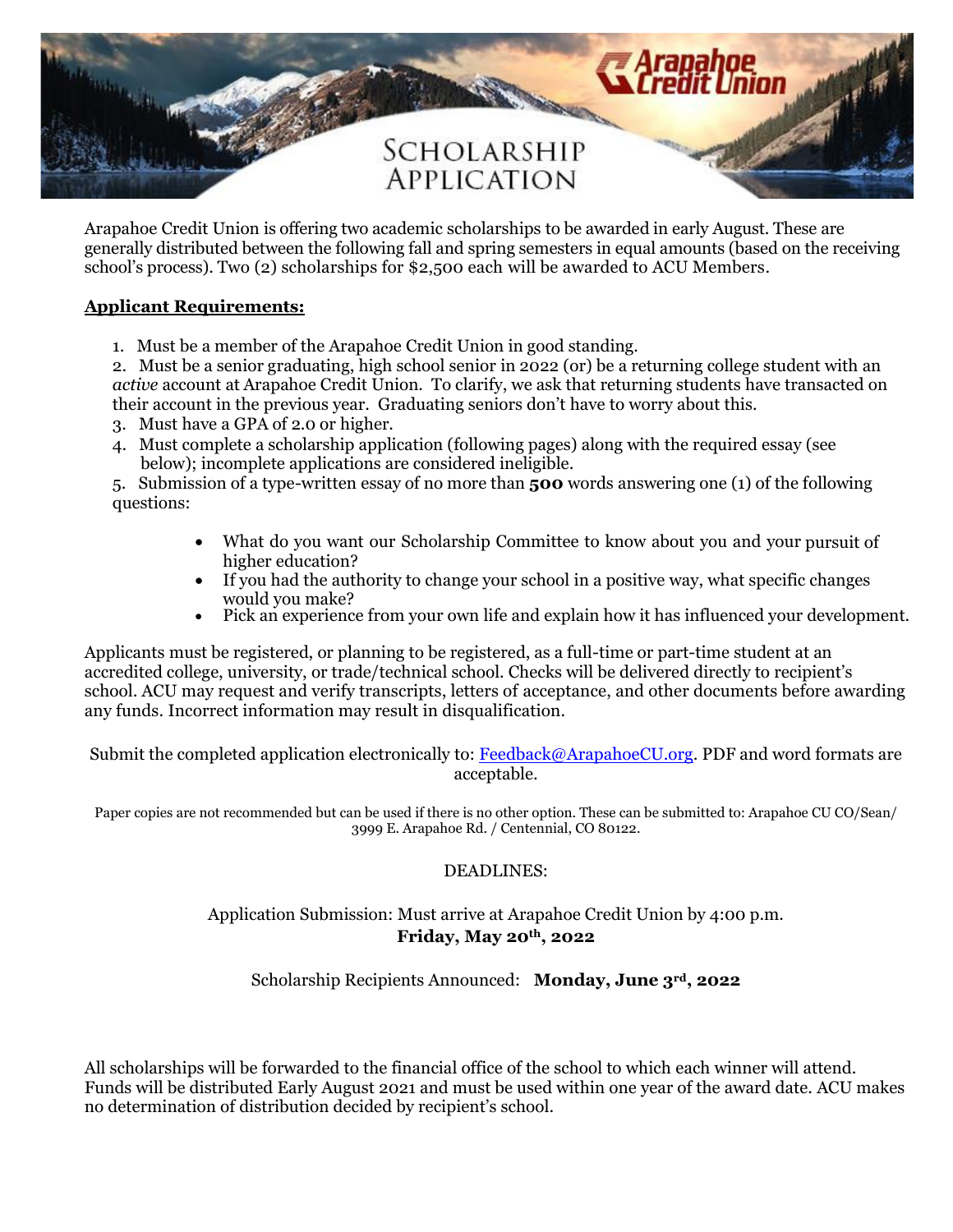

| Name:                      | Name of Current School:                |  |
|----------------------------|----------------------------------------|--|
|                            |                                        |  |
| Arapahoe CU Member Number: | Name of Intended College/ University:  |  |
|                            |                                        |  |
| <b>Email Address</b>       | <b>School Phone Number:</b>            |  |
|                            |                                        |  |
| Preferred Phone Number:    | School Address (Financial Aid Office): |  |
|                            |                                        |  |
| Home Address:              | <b>Student ID Number:</b>              |  |
|                            |                                        |  |

How Did You Hear About our Scholarship: High School GPA: College/ University GPA:

List Volunteer Work:

List Extra-Curricular Activities:

Awards or Achievements You'd Like Considered: